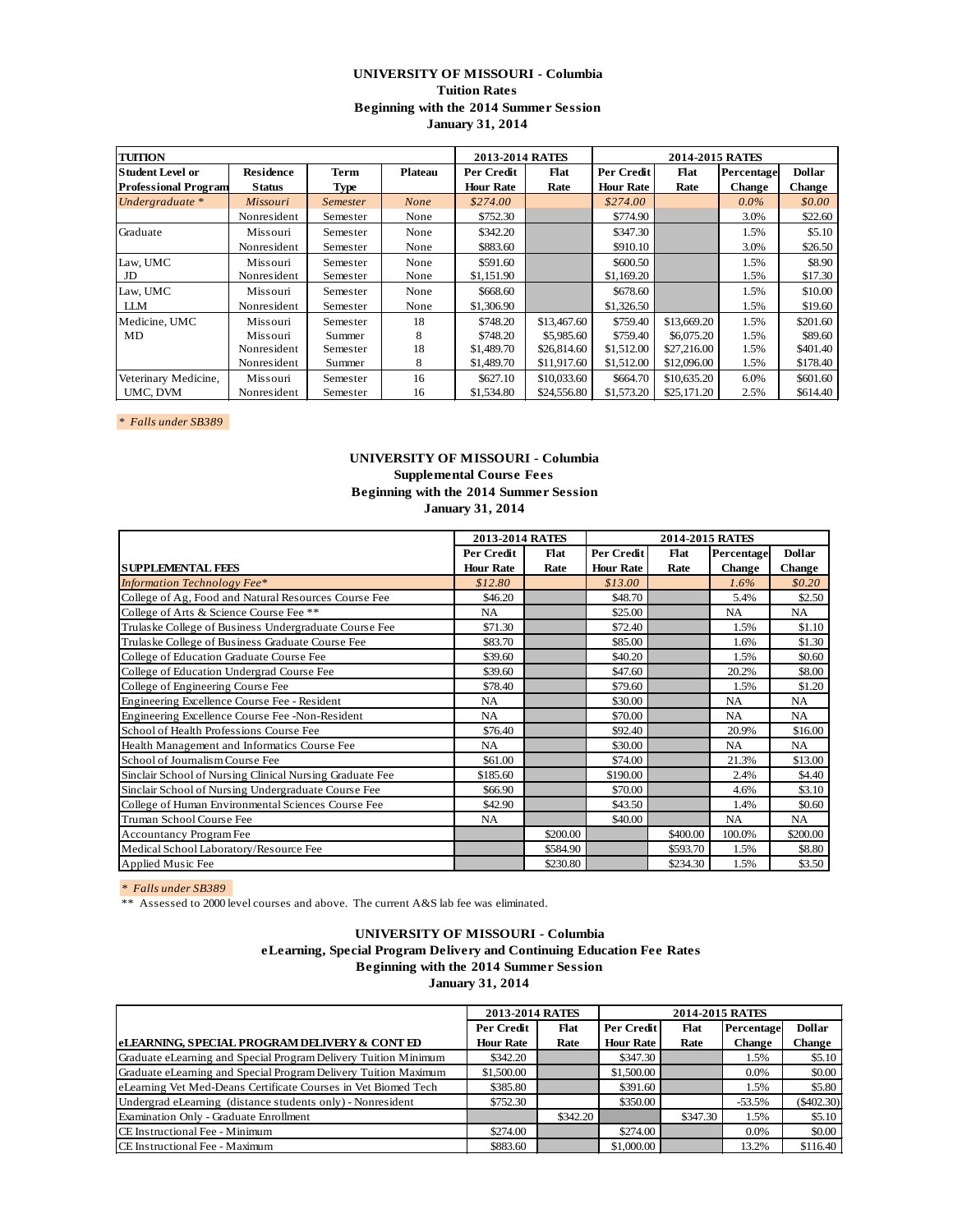#### **UNIVERSITY OF MISSOURI - Kansas City Tuition Rates Beginning with the 2014 Summer Session January 31, 2014**

| <b>TUITION</b>              |                         |                    |             | 2013-2014 RATES          |                            |                          | 2014-2015 RATES            |              |                     |
|-----------------------------|-------------------------|--------------------|-------------|--------------------------|----------------------------|--------------------------|----------------------------|--------------|---------------------|
| <b>Student Level or</b>     | <b>Residence</b>        | <b>Term</b>        | Plateau     | Per Credit               | Flat                       | Per Credit               | Flat                       | Percentage   | <b>Dollar</b>       |
| <b>Professional Program</b> | <b>Status</b>           | <b>Type</b>        |             | <b>Hour Rate</b>         | Rate                       | <b>Hour Rate</b>         | Rate                       | Change       | Change              |
| Undergraduate *             | Missouri                | Semester           | None        | \$270.10                 |                            | \$270.10                 |                            | 0.0%         | \$0.00              |
|                             | Nonresident             | Semester           | None        | \$695.00                 |                            | \$705.40                 |                            | 1.5%         | \$10.40             |
|                             | Metropolitan            | Semester           | None        | \$270.10                 |                            | \$270.10                 |                            | 0.0%         | \$0.00              |
| Graduate                    | Missouri                | Semester           | None        | \$337.40                 |                            | \$342.50                 |                            | 1.5%         | \$5.10              |
|                             | Nonresident             | Semester           | None        | \$871.10                 |                            | \$884.20                 |                            | 1.5%         | \$13.10             |
|                             | Metropolitan            | Semester           | None        | \$337.40                 |                            | \$342.50                 |                            | 1.5%         | \$5.10              |
| Anesthesia, UMKC            | Missouri                | Semester           | na          |                          | \$10,931.80                |                          | \$10,986.50                | 0.5%         | \$54.70             |
| MS                          | Missouri                | Summer             | na          |                          | \$7,287.80                 |                          | \$7,324.20                 | 0.5%         | \$36.40             |
|                             | Nonresident             | Semester           | na          |                          | \$16,397.60                |                          | \$13,118.00                | $-20.0%$     | (\$3,279.60)        |
|                             | Nonresident             | Summer             | na          |                          | \$10,931.80                |                          | \$8,745.50                 | $-20.0%$     | (\$2,186.30)        |
| Med Physician Asst          | Missouri                | Semester           | na          |                          | \$10,275.00                |                          | \$10,275.00                | 0.0%         | \$0.00              |
| MS                          | Missouri                | Summer             | na          |                          | \$6,850.00                 |                          | \$6,850.00                 | 0.0%         | \$0.00              |
|                             | Nonresident             | Semester           | na          |                          | \$15,412.50                |                          | \$12,330.00                | $-20.0%$     | (\$3,082.50)        |
|                             | Nonresident             | Summer             | na          |                          | \$10,275.00                |                          | \$8,220.00                 | $-20.0%$     | $(\$2,055.00)$      |
| Dentistry, UMKC             | Missouri                | Semester           | 16          | \$845.30                 | \$13,525.40                | \$885.90                 | \$14,174.60                | 4.8%         | \$649.20            |
| <b>DDS</b>                  | Missouri                | Summer             | 8           | \$845.30                 | \$6,762.70                 | \$885.90                 | \$7,087.30                 | 4.8%         | \$324.60            |
|                             | Nonresident             | Semester           | 16          | \$1,684.70               | \$26,955.90                | \$1,765.60               | \$28,249.80                | 4.8%         | \$1,293.90          |
|                             | Nonresident             | Summer             | $\,$ 8 $\,$ | \$1,684.80               | \$13,478.00                | \$1,765.60               | \$14,124.90                | 4.8%         | \$646.90            |
| Dentistry, UMKC             | Missouri                | Semester           | 14          | \$1,019.60               | \$14,274.10                | \$1,019.60               | \$14,274.10                | 0.0%         | \$0.00              |
| Graduate Certificate        | Missouri                | Summer             | $\tau$      | \$1,019.60               | \$7,137.00                 | \$1,019.60               | \$7,137.00                 | 0.0%         | \$0.00              |
| and MS                      | Nonresident             | Semester           | 14          | \$2,035.50               | \$28,496.90                | \$2,035.50               | \$28,496.90                | 0.0%         | \$0.00              |
|                             | Nonresident             | Summer             | 7           | \$2,035.50               | \$14,248.50                | \$2,035.50               | \$14,248.50                | 0.0%         | \$0.00              |
| Law, UMKC                   | Missouri                | Semester           | None        | \$551.10                 |                            | \$564.90                 |                            | 2.5%         | \$13.80             |
| JD                          | Nonresident             | Semester           | None        | \$1,088.10               |                            | \$1,115.30               |                            | 2.5%         | \$27.20             |
| Law. UMKC                   | Missouri                | Semester           | None        | \$642.80                 |                            | \$658.90                 |                            | 2.5%         | \$16.10             |
| <b>LLM</b>                  | Nonresident             | Semester           | None        | \$1,272.00               |                            | \$1,303.80               |                            | 2.5%         | \$31.80             |
| Medicine, UMKC              | Missouri                | Semester           | 16          | \$590.40                 | \$9,446.40                 | \$590.40                 | \$9,446.40                 | 0.0%         | \$0.00              |
| MD, Years 1 and 2           | Missouri                | Summer             | 8           | \$590.40                 | \$4,723.20                 | \$590.40                 | \$4,723.20                 | 0.0%         | \$0.00              |
|                             | Regional                | Semester           | 16          | \$885.60                 | \$14,169.60                | \$885.60                 | \$14,169.60                | 0.0%         | \$0.00              |
|                             | Regional                | Summer             | 8           | \$885.60                 | \$7,084.80                 | \$885.60                 | \$7,084.80                 | 0.0%         | \$0.00              |
|                             | Nonresident             | Semester           | 16          | \$1,180.80               | \$18,892.80                | \$1,180.80               | \$18,892.80                | 0.0%         | \$0.00              |
|                             | Nonresident             | Summer             | 8           | \$1,180.80               | \$9,446.40                 | \$1,180.80               | \$9,446.40                 | 0.0%         | \$0.00              |
| Medicine, UMKC              | Missouri                | Semester           | 18          | \$607.30                 | \$10,931.10                | \$610.30                 | \$10,985.80                | 0.5%         | \$54.70             |
| MD, Years 3 thru 6          | Missouri                | Summer             | 12          | \$607.30                 | \$7,287.40                 | \$610.30                 | \$7,323.80                 | 0.5%         | \$36.40             |
|                             | Regional                | Semester           | 18          | \$911.00                 | \$16,397.60                | \$915.50                 | \$16,479.60                | 0.5%         | \$82.00             |
|                             | Regional<br>Nonresident | Summer             | 12<br>18    | \$911.00                 | \$10,931.80                | \$915.50                 | \$10,986.50                | 0.5%         | \$54.70             |
|                             | Nonresident             | Semester<br>Summer | 12          | \$1,214.60<br>\$1,214.60 | \$21,862.30<br>\$14,574.80 | \$1,220.60<br>\$1,220.60 | \$21,971.60<br>\$14,647.70 | 0.5%<br>0.5% | \$109.30<br>\$72.90 |
| Pharmacy, UMKC              | Missouri                | Semester           | 15          | \$613.30                 |                            | \$631.70                 |                            | 3.0%         | \$276.00            |
|                             |                         |                    |             |                          | \$9,200.10                 |                          | \$9,476.10                 |              |                     |
| Dpharm                      | Missouri                | Summer             | 6           | \$613.40                 | \$3,680.10                 | \$631.80                 | \$3,790.50                 | 3.0%         | \$110.40            |
|                             | Nonresident             | Semester           | 15          | \$1,348.60               | \$20,228.60                | \$1,389.00               | \$20,835.50                | 3.0%         | \$606.90            |
|                             | Nonresident             | Summer             | 6           | \$1,348.50               | \$8,091.60                 | \$1,389.00               | \$8,334.30                 | 3.0%         | \$242.70            |

*\* Falls under SB389* 

#### **UNIVERSITY OF MISSOURI - Kansas City Supplemental Course Fees Beginning with the 2014 Summer Session January 31, 2014**

|                                                                 | 2013-2014 RATES |                  |                  | 2014-2015 RATES |               |               |
|-----------------------------------------------------------------|-----------------|------------------|------------------|-----------------|---------------|---------------|
|                                                                 | Per Credit      |                  | Per Credit       | Flat            | Percentage    | <b>Dollar</b> |
| <b>SUPPLEMENTAL FEES</b>                                        | Hour            | <b>Flat Rate</b> | <b>Hour Rate</b> | Rate            | <b>Change</b> | <b>Change</b> |
| <b>Information Technology Fee</b> *                             | \$13.40         |                  | \$13.60          |                 | 1.5%          | \$0.20        |
| Graduate Cluster 1 Supplemental Fee                             | \$36.50         |                  | \$37.00          |                 | 1.4%          | \$0.50        |
| Bloch School Graduate Business Supplemental Fee                 | \$84.00         |                  | \$84.00          |                 | $0.0\%$       | \$0.00        |
| Bloch School Undergraduate Course Fee                           | \$31.70         |                  | \$38.40          |                 | 21.1%         | \$6.70        |
| Bloch School Public Administration Graduate Course Fee          | \$15.00         |                  | \$30.00          |                 | 100.0%        | \$15.00       |
| School of Education Course Fee, UMKC                            | \$13.50         |                  | \$15.50          |                 | 14.8%         | \$2.00        |
| Engineering Course Fee (undergrad and engineering grad cluster) | \$68.80         |                  | \$72.20          |                 | 4.9%          | \$3.40        |
| Studio Arts Fee, UMSL (BFA), & UMKC                             | \$27.80         |                  | \$28.20          |                 | 1.4%          | \$0.40        |
| Clinical Nursing Fee, MS (& Pre-Licensure level at UMKC)        | \$183.00        |                  | \$185.70         |                 | 1.5%          | \$2.70        |
| Science Lab Fee, including Geo Science                          | \$12.30         |                  | \$12.50          |                 | 1.6%          | \$0.20        |
| Biological Sciences Lab Fee                                     | \$12.70         |                  | \$12.90          |                 | 1.6%          | \$0.20        |
| Media & Communications Studies Lab/Studio Course Fee            | \$30.60         |                  | \$31.10          |                 | 1.6%          | \$0.50        |
| <b>Applied Dance Fee</b>                                        |                 | \$165.00         |                  | \$167.00        | 1.2%          | \$2.00        |
| Studio Voice Fee                                                |                 | \$250.00         |                  | \$254.00        | 1.6%          | \$4.00        |
| Applied Music Fee                                               |                 | \$227.50         |                  | \$231.00        | 1.5%          | \$3.50        |

*\* Falls under SB389* 

#### **UNIVERSITY OF MISSOURI - Kansas City**

**eLearning, Special Program Delivery and Continuing Education Fee Rates**

**Beginning with the 2014 Summer Session**

**January 31, 2014**

|                                                                 | 2013-2014 RATES          |                  |                  | 2014-2015 RATES |            |               |
|-----------------------------------------------------------------|--------------------------|------------------|------------------|-----------------|------------|---------------|
|                                                                 | Per Credit<br>Per Credit |                  |                  | Flat            | Percentage | <b>Dollar</b> |
| <b>eLEARNING, SPECIAL PROGRAM DELIVERY &amp; CONT ED</b>        | Hour                     | <b>Flat Rate</b> | <b>Hour Rate</b> | Rate            | Change     | Change        |
| Graduate eLearning and Special Program Delivery Tuition Minimum | \$337.40                 |                  | \$342.50         |                 | 1.5%       | \$5.10        |
| Graduate eLearning and Special Program Delivery Tuition Maximum | \$871.10                 |                  | \$884.20         |                 | 1.5%       | \$13.10       |
| Examination Only - Graduate Enrollment                          |                          | \$337.40         |                  | \$342.50        | 1.5%       | \$5.10        |
| CE Instructional Fee - Minimum                                  | \$270.10                 |                  | \$270.10         |                 | 0.0%       | \$0.00        |
| CE Instructional Fee - Maximum                                  | \$871.10                 |                  | \$884.20         |                 | 1.5%       | \$13.10       |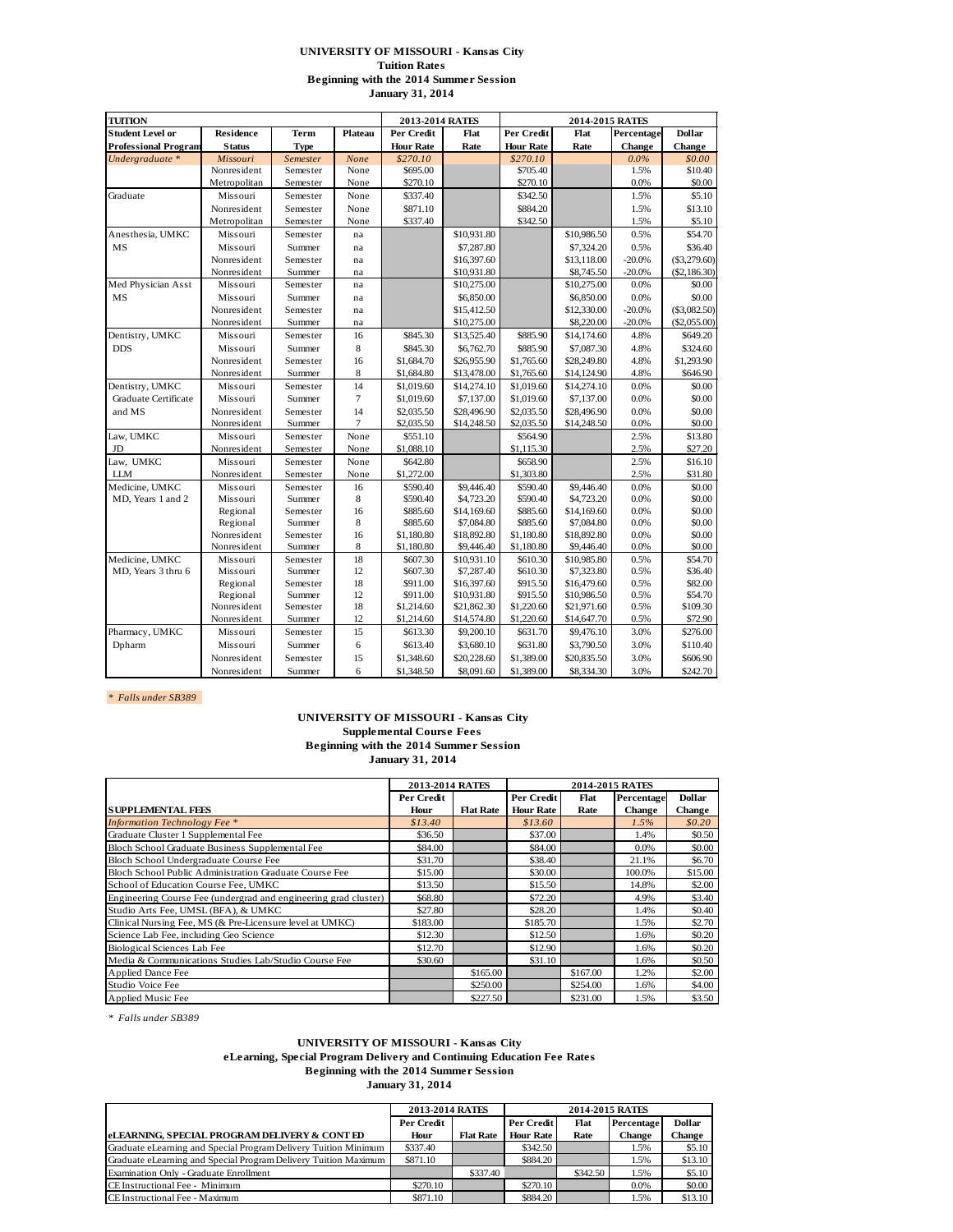### **MISSOURI UNIVERSITY OF SCIENCE AND TECHNOLOGY Tuition Rates Beginning with the 2014 Summer Session January 31, 2014**

| <b>TUITION</b>                               |                 |                 |            | 2013-2014 RATES  |            |                  |            |         |         |
|----------------------------------------------|-----------------|-----------------|------------|------------------|------------|------------------|------------|---------|---------|
| <b>Student Level or</b><br>Residence<br>Term |                 | <b>Plateau</b>  | Per Credit | Flat             | Per Credit | Flat             | Percentage | Dollar  |         |
| <b>Professional Program</b>                  | <b>Status</b>   | Type            |            | <b>Hour Rate</b> | Rate       | <b>Hour Rate</b> | Rate       | Change  | Change  |
| $Under graduate$ *                           | <b>Missouri</b> | <i>Semester</i> | None       | \$274.00         |            | \$274.00         |            | $0.0\%$ | \$0.00  |
|                                              | Nonresident     | Semester        | None       | \$779.50         |            | \$802.90         |            | 3.0%    | \$23.40 |
| Graduate                                     | Missouri        | Semester        | None       | \$370.10         |            | \$375.70         |            | 1.5%    | \$5.60  |
|                                              | Nonresident     | Semester        | None       | \$955.50         |            | \$1,012.80       |            | 6.0%    | \$57.30 |
| Business,                                    | Missouri        | Semester        | na         | \$627.90         |            | \$637.30         |            | 1.5%    | \$9.40  |
| <b>MBA</b>                                   | Nonresident     | Semester        | na         | \$1,004.60       |            | \$1,064.90       |            | 6.0%    | \$60.30 |

*\* Falls under SB389* 

### **MISSOURI UNIVERSITY OF SCIENCE AND TECHNOLOGY Supplemental Course Fees Beginning with the 2014 Summer Session January 31, 2014**

|                                                                | 2013-2014 RATES  |      |                  | 2014-2015 RATES |               |               |
|----------------------------------------------------------------|------------------|------|------------------|-----------------|---------------|---------------|
|                                                                | Per Credit       | Flat | Per Credit       | Flat            | Percentage    | <b>Dollar</b> |
| <b>SUPPLEMENTAL FEES</b>                                       | <b>Hour Rate</b> | Rate | <b>Hour Rate</b> | Rate            | <b>Change</b> | Change        |
| <b>Information Technology Fee</b> *                            | \$13.60          |      | \$13.80          |                 | $1.5\%$       | \$0.20        |
| Engineering Course Fee                                         | \$78.70          |      | \$90.50          |                 | 15.0%         | \$11.80       |
| Science Supplemental Fee for Biological Sciences and Chemistry | \$76.50          |      | \$88.00          |                 | 15.0%         | \$11.50       |
| Science Supplemental Fee for Computer Science, Geology, and    |                  |      |                  |                 |               |               |
| Geophysics                                                     | \$75.20          |      | \$86.50          |                 | 15.0%         | \$11.30       |
| Science Supplemental Fee for Physics                           | \$37.50          |      | \$43.10          |                 | 14.9%         | \$5.60        |
| Business, IS&T and M&IS Course Fee                             | \$38.30          |      | \$44.00          |                 | 14.9%         | \$5.70        |

#### *\* Falls under SB389*

# **MISSOURI UNIVERSITY OF SCIENCE AND TECHNOLOGY eLearning, Special Program Delivery and Continuing Education Fee Rates Beginning with the 2014 Summer Session January 31, 2014**

|                                                                 | <b>2013-2014 RATES</b> |          | 2014-2015 RATES                         |          |         |               |  |
|-----------------------------------------------------------------|------------------------|----------|-----------------------------------------|----------|---------|---------------|--|
|                                                                 | <b>Per Credit</b>      | Flat     | <b>Per Credit</b><br>Flat<br>Percentage |          |         | <b>Dollar</b> |  |
| <b>eLEARNING, SPECIAL PROGRAM DELIVERY &amp; CONT ED</b>        | <b>Hour Rate</b>       | Rate     | <b>Hour Rate</b>                        | Rate     | Change  | Change        |  |
| Graduate eLearning and Special Program Delivery Tuition Minimum | \$370.10               |          | \$375.70                                |          | 1.5%    | \$5.60        |  |
| Graduate eLearning and Special Program Delivery Tuition Maximum | \$3,000.00             |          | \$3,000.00                              |          | $0.0\%$ | \$0.00        |  |
| Examination Only - Graduate Enrollment                          |                        | \$370.10 |                                         | \$375.70 | 1.5%    | \$5.60        |  |
| CE Instructional Fee - Minimum                                  | \$274.00               |          | \$274.00                                |          | 0.0%    | \$0.00        |  |
| CE Instructional Fee - Maximum                                  | \$3,000.00             |          | \$3,000.00                              |          | 0.0%    | \$0.00        |  |

*\* Falls under SB389*